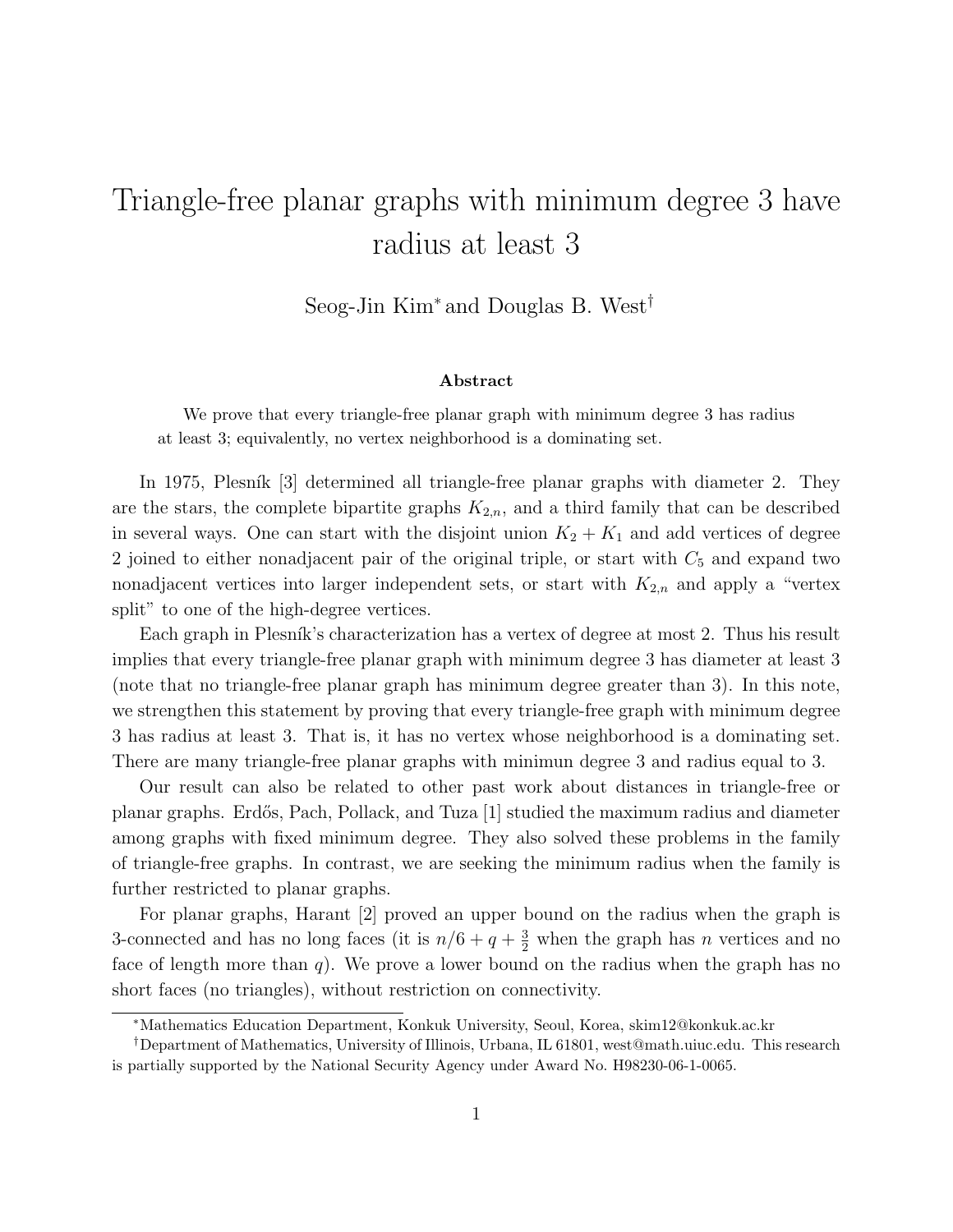We use  $\delta(G)$  to denote the minimum degree of G, and we write  $[v_1, \ldots, v_k]$  to denote a cycle with vertices  $v_1, \ldots, v_k$  in order. Our graphs have no loops or multiple edges. A vertex dominates (is adjacent to) any subset of its neighbors.

## **Theorem 1** Every triangle-free planar graph with minimum degree 3 has radius at least 3.

**Proof.** If the radius is 1, then one vertex dominates all others; additional edges would create triangles, so the other vertices cannot reach degree 3. Hence it suffices to forbid radius 2. We assume that our graph G has a vertex  $v$  whose neighborhood  $U$  dominates the remaining vertices. Let  $W = V(G) - U - \{v\}.$ 

If v lies on no cycle, then each component of  $G - v$  is dominated by one vertex of U, which cannot happen since G is triangle-free and  $\delta(G) = 3$ . If v lies on no cycle of length at most 5, then the shortest path in  $G - v$  between any two vertices of U has length at least 4, and the center of such a path is undominated by U.

Fix a planar embedding of G. Define a *trap* to be a cycle of length at most 5 through  $v$ . Say that a cycle in G is *empty* if no vertex lies inside the region enclosed by it. Let a *flap* in an embedding of G be the subgraph induced by a nonempty trap and the vertices inside it. If a trap C is empty, then we redraw G so that C is the external face, and now G itself is a flap. Hence a flap exists in some embedding of  $G$ .

We obtain a contradiction by proving that every flap  $P$  in an embedding of  $G$  contains another flap; this contradicts the finiteness of G. The cases appear in Figure 1.



Figure 1: Cases for the proof.